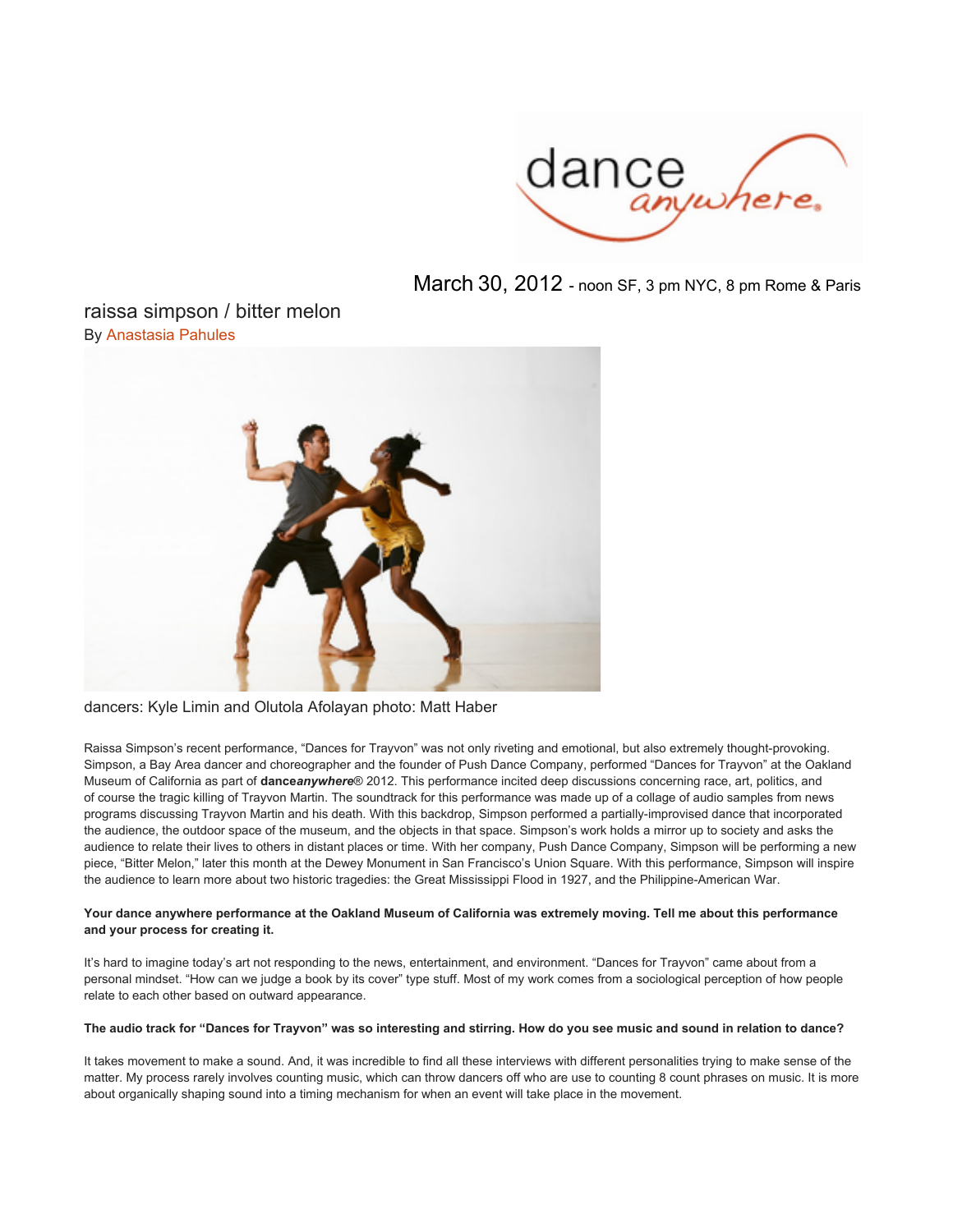# **This performance included some audience participation. Why did you want to include the audience?**

In this case, it just seemed right to pull audience members into the piece. I love this type of experimentation where human relationships are depicted on stage. I did it because it was the right thing to do.

#### **What is your philosophy behind Push Dance Company?**

Push was created with the purest intention to evolve the idiom of dance. My philosophy is that you do not have to sound a blow horn to get your point across. I think I set out to prove that an introvert as myself can make a positive impact on this world. Instead of creating literal depictions of people, places, or things, I use abstraction to explore real themes that effect and surround us all.

#### **How do you work with your dancers?**

Push dancers are amazing people with a lot of character. As I grow as a choreographer, I like getting to know them as people. The most important thing I stress to my dancers is that we are supposed to be having fun. If the creative process is not fun- I joke and say, "Well, let's go back to our desk jobs!"



dancers: Breton Tyner-Bryan and Matthew Wickett photo: Matt Haber

# **Tell me about your upcoming performance, "Bitter Melon." What was the inspiration for this performance?**

Union Square Live is presenting Bitter Melon which is a 3D multimedia collaboration with video artist Ben Wood. I commissioned Ben to project a large-scale video onto the 97-foot Dewey Monument in Union Square SF. My inspiration draws from personal stories and family history. Bitter melons are watery vegetables and culturally a funny title for a piece in my opinion.

However, I am struck by the way in which water – a natural resource for human life – had galvanized my family to migrate in order to escape flood and torture.

I draw on stories from my Filipino and African American heritage to inspire this work. In particular, my grandparents were part of the Great Mississippi Flood of 1927, which I speculate triggered the Great Migration of African Americans from the South to other parts of the United States in a way that foreshadowed the later migration of African Americans from the South to San Francisco during World War II. I also draw upon family experiences during the Philippine-American War. During that conflict, American military personnel subjected Filipino prisoners to a form of torture called the "water cure."

#### **Why did you organize "Bitter Melon" as a free public performance?**